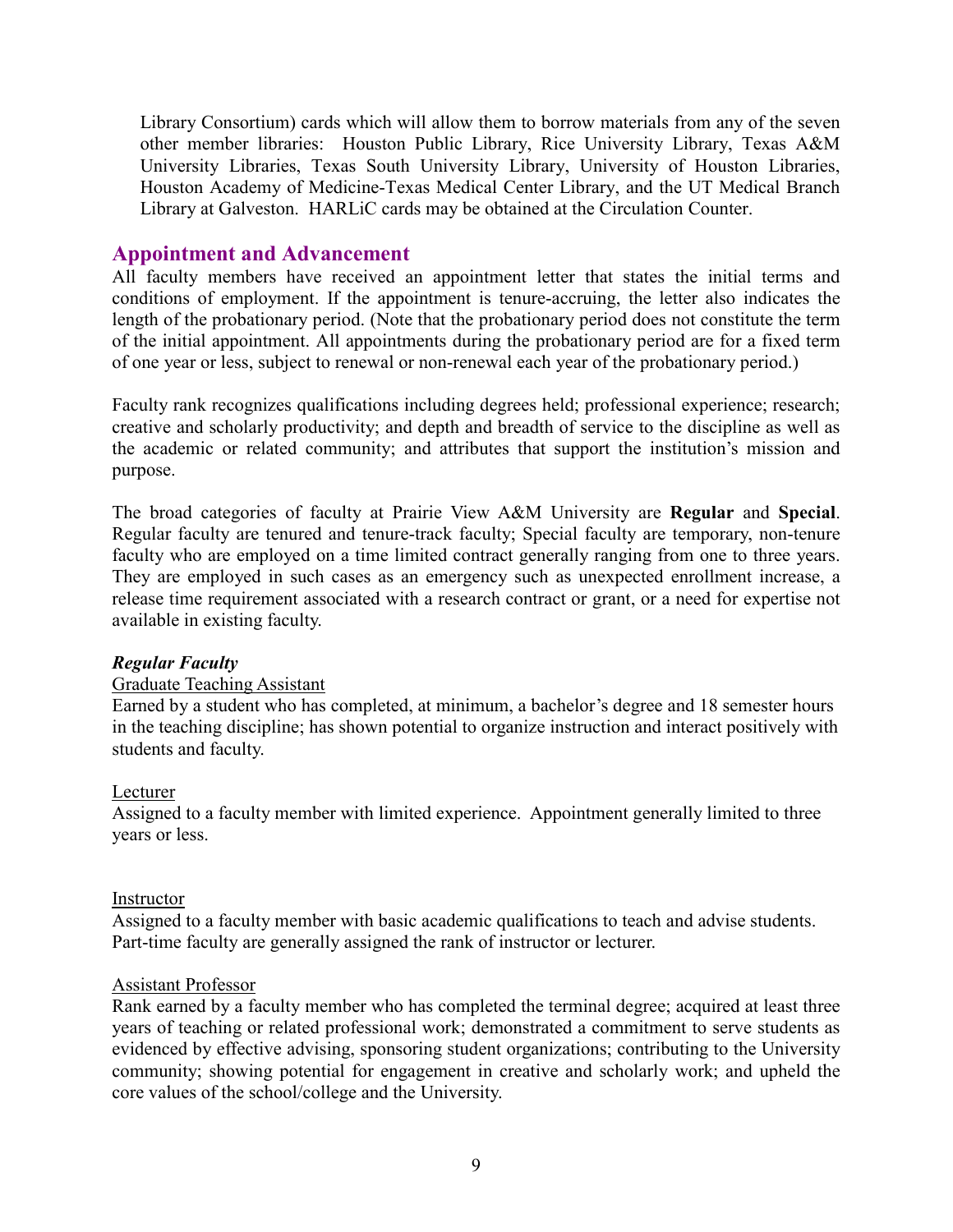## Associate Professor

Earned by a faculty member who generally has at least six years of successful experience in higher education or in related professional work; produced research, creative and/or scholarly work at a level that meets the standards of the employing department; participated actively in advancing the field of specialization; contributed service to the profession and/or community; demonstrated a commitment to student development; and upheld the core values of the school/college and the University.

### Professor

Earned by a faculty member who generally has at least eight years of outstanding service in higher education or in a comparable industry, organization, or profession; produced a substantial body of research, creative and/or scholarly work; gained recognition in professional organizations; contributed substantially to higher education and the larger community; consistently engaged students in research and service; demonstrated a student-centered commitment to teaching and learning; and upheld the core values of the school/college and the University.

### Distinguished Professor

Reserved for faculty who have generally been full professor or equivalent for a decade or more and whose contributions in teaching and/or research have been noteworthy at a level that has earned the individual national recognition in his or her field. Holders of this rank are respected for having become exemplars of the type professionals the University desires to have its students and faculty emulate.

## Endowed Professor

This rank is reserved for nationally and internationally renowned professionals of truly exceptional productivity in teaching, research, and service. The endowed professor occupies a professorship supported by special funding usually from philanthropist who have high expectations of the University's capability to advance knowledge and to change the culture of a department or college.

## Special Faculty

## Clinical Faculty

Clinical faculty status are special, term limited faculty who generally serve in field or other practice settings. This rank will reflect the comparability of training and experience to that of regular faculty with such titles as instructor, assistant professor, associate professor, or professor.

#### Research Faculty

Assigned to professionals whose normal titles include the following: research assistant professor, research associate professor, and research professor. Individuals at each level will have research experience and competence comparable to that of a regular faculty member at the equivalent level. Research faculty will not normally be paid from the state teaching budget. However, where external funding agencies permit, a research faculty may be offered a shared appointment budgeted proportionately from both research and other sources.

#### Adjunct/Visiting Faculty

Assigned to professionals who are primarily identified with another institution of higher education and who assume a teaching responsibility at Prairie View A&M University for a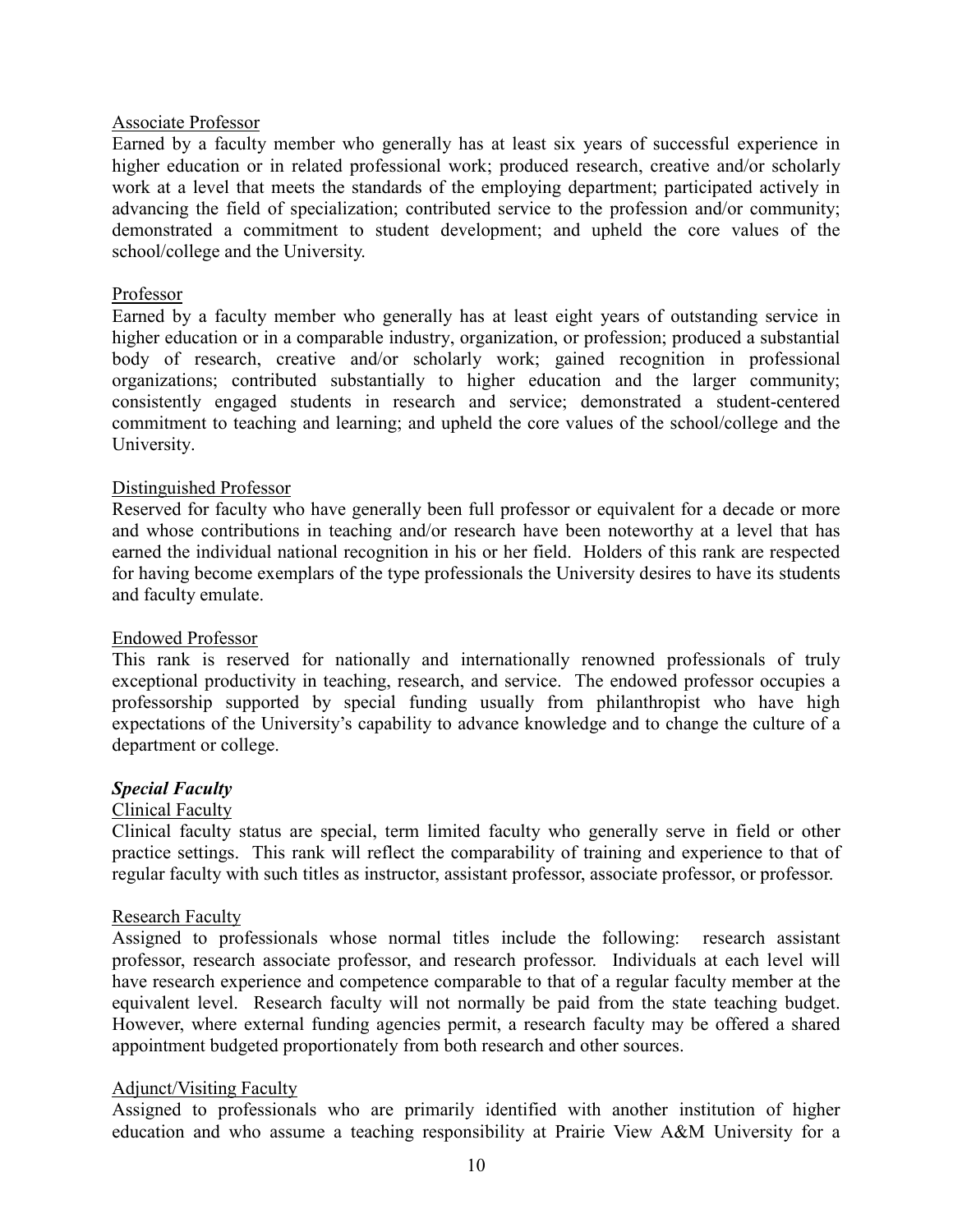specified period. Visiting professors are usually appointed for either a semester or an academic year. They possess unique attributes and contribute to the marketing of the University's academic image. A visiting faculty member may hold the rank of instructor, assistant professor.

## Promotion in Rank

Promotions from one rank to a higher rank or from special faculty to regular faculty must be reviewed by the faculty in the respective unit. The department head is to present to the dean the benefits of making the appointment and forward a written recommendation to the dean who is to present the case to the Provost and Senior Vice President for Academic and Student Affairs for action.

Appointment or promotion to regular faculty (tenure-track and tenured faculty) shall be based on clear, convincing and cumulative evidence of significant continuing achievement in each of the categories of performance expected of a faculty member in his or her teaching field or outlined in TAMUS Policy 12.02 and 12.06.

## Annual Review

To facilitate and encourage dialogue between Department Head and faculty member, and to aid in the constructive development of faculty members, an annual review will be conducted for faculty members with an appointment as a professor at any rank, an instructor, a lecturer at any rank, or a librarian.

For lecturers, the annual review will focus on performance and potential for continued appointment. Reviews for other non-tenure track faculty (such as research or clinical faculty) will focus on performance in areas aligned with what is stated in the faculty member's appointment or reappointment letter. For tenured or tenure track faculty, the annual review focuses on their progress in a long-term scholarly career (and the review will be conducted differently depending upon the different stages of the faculty member's career). For tenure track assistant professors and instructors, the annual review process must also provide an indication as to their progress toward tenure and promotion.

After an annual review is completed, a letter is sent by the Department Head to the Dean of the College (with a copy going to the Provost and Vice President of Academic Affairs). The Department Head must also provide the faculty member with a written statement regarding progress and performance. Annual reviews will also serve as documentation for determination of merit salary increases. For more information about the annual or mid-term review process, refer to PVAMU Rule 12.06.99.

## Tenure and Promotion

Since 1984, Prairie View A&M University has continually improved its tenure review policies and procedures. As a result, each faculty member who applies for tenure is evaluated by a departmental committee, department head, school/college committee and dean. The Provost and Senior Vice President for Academic and Student Affairs reviews recommendations and submits intended actions to the President who acknowledges receipt of notification of actions and acknowledges and affirms the review of actions to be taken or requests additional information or clarification.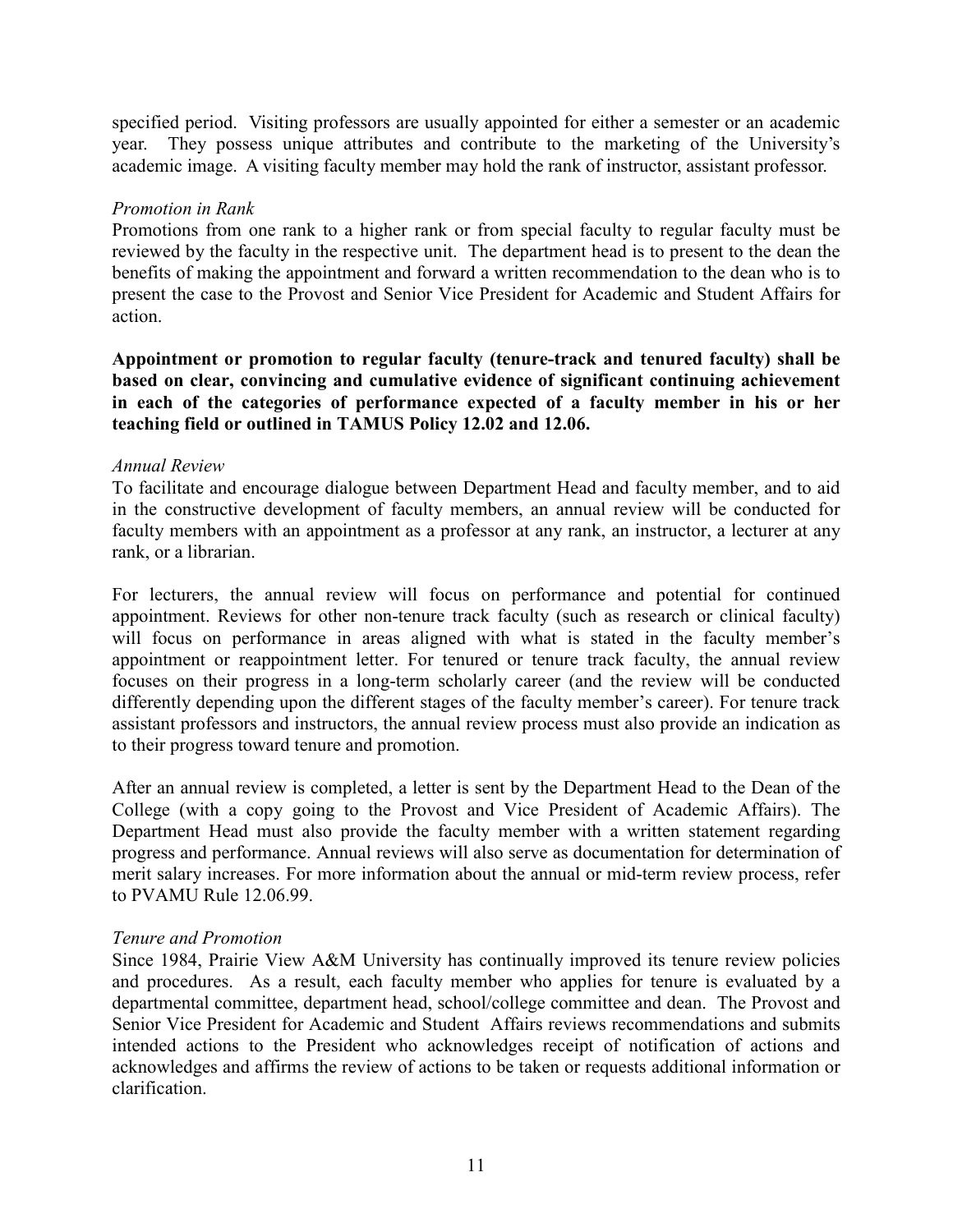Tenure means the entitlement of a faculty member to continue in the academic position held unless dismissed for good cause. Tenure is based on the need to protect academic freedom and is irrevocable except as specified in TAMUS Policy 12.01 and PVAMU Rule 12.06.99. If a faculty member's appointment is tenure-accruing, the appointment letter will indicate the length of the probationary period and will state the credit agreed upon for appropriate service to other institutions. For faculty subject to a probationary period of four years or more at Prairie View A&M University, a mid-term review is mandatory, as is a review in the penultimate year of probationary service (regardless of the probationary period).

The three categories of performance that are examined for tenure and promotion are:

- - Teaching (classroom and laboratory instruction, development of new courses, labs and teaching methods, publication of instructional materials, supervision of graduate students)
- **-** Research (creation and dissemination of new knowledge, publication, or other creative activities)
- **Exercise** (to the institution, to students, colleagues, the department, the college, and the University—as well as beyond the campus)

Guidelines and further details on the tenure and promotion process can be found through your department or college, and by referencing the Tenure and Promotion Package Submission Guidelines published by the Office of Academic and Student Affairs.

## Post-Tenure Review

The rigor of the hiring and review process, the demands of quality teaching and student advising, the necessity and value of research, and the obligations of service to the public are clearly understood within the university community. The post-tenure performance review of a faculty member provides a mechanism to gauge the productivity of the individual and should be designed to encourage a high level of sustained performance. Post-tenure evaluations are made on the basis of typical criteria and factors such as teaching, research/creative activities, student advising, committee and administrative service, and service to the profession, community, state or nation. Deans notify faculty of their post-tenure review outcomes. Implementation of posttenure review is expected to positively impact on-going improvement in the overall faculty review process. In August 1996, the Faculty Senate unanimously adopted the University's posttenure rules and procedures.

Continued productivity of tenured faculty is pivotal to the preservation and advancement of institutional quality. A system of post-tenure review strengthens the faculty evaluation process by making it consistent, objective, and outcome-oriented. Such a plan makes professional development the shared responsibility of faculty and of the University through its divisions, departments, and schools/colleges where faculty are assigned. The results of post-tenure review at Prairie View A&M University will assure (a) taxpayers that their investment in higher education is worth sustaining; (b) the University that the status of tenured faculty will be reserved for persons most deserving based upon their productivity in teaching, research, and service; and (c) tenured faculty members that there will be provided an informed, timely performance assessment designed to identify strengthening needs of tenured faculty. The posttenure review process will facilitate early identification of diminishing productivity that warrants attention and amelioration. It will greatly reduce tolerance of substandard performance. In the final analysis, persistent unsatisfactory performance will result in termination.